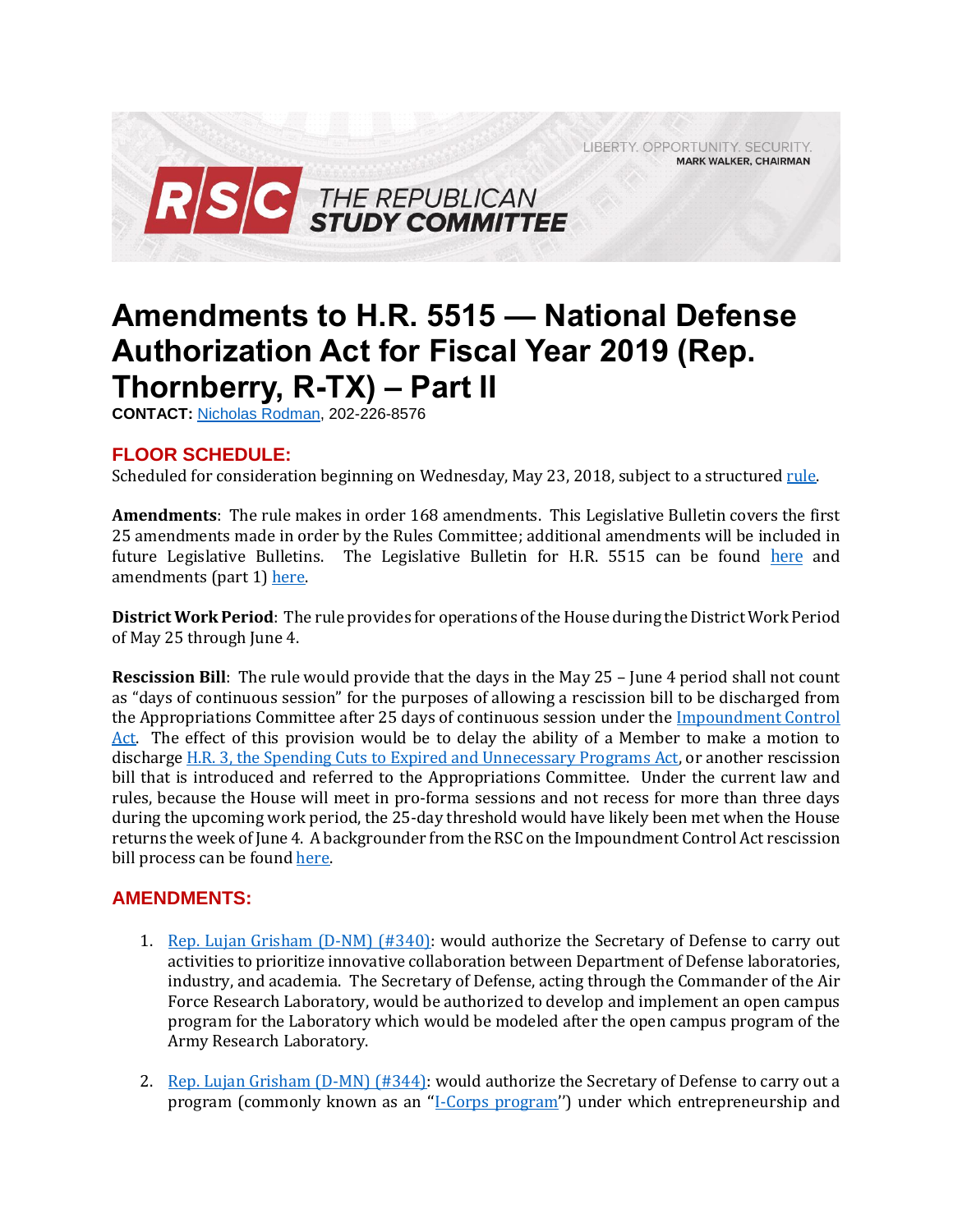commercialization education, training, and mentoring is provided to personnel of Department of Defense laboratories; and determine eligibility requirements for the program, "in order to promote a strong, lasting foundation for the national innovation ecosystem and increase the positive economic and social impact of federally funded research."

- 3. [Rep. Guthrie \(R-KY\) \(#275\):](https://amendments-rules.house.gov/amendments/GUTHRI_029_xml%20(3).2018516181833443344.pdf) would authorize the Secretary of the Army to continue to provide for the production, treatment, management, and use of natural gas located under Fort Knox, Kentucky. The Secretary of the Army may take ownership of any gas production and treatment equipment and facilities and associated infrastructure from an entity with which the Secretary has entered into a contract in accordance with its terms.
- 4. [Rep. Suozzi \(D-NY\) \(#72\):](https://amendments-rules.house.gov/amendments/SUOZZI_036_xml516181516391639.pdf) would state a sense of Congress encouraging the Department of Defense to accelerate, expedite and streamline environmental restoration efforts, reduce the financial burden on state and local governments and allay community concerns about the safety of drinking water. The amendment would direct the Assistant Secretary of Defense for Energy, Installations, and Environment to brief Congress on initiatives being pursued to accelerate environmental restoration efforts.
- 5. [Rep. Cicilline \(D-RI\) \(#554\):](https://amendments-rules.house.gov/amendments/CICILL_148_xml521181239373937.pdf) would require the Secretary of a military department to notify the Commander of the Defense Logistics Agency of plans to make changes to a service member uniform or service member uniform component. Such notification would be made not less than three years prior to the uniform change. The Commander of the Defense Logistics Agency would then be directed to notify a contractor when one of the military services plans to make a change to a military uniform component that is provided by that contractor. Such a notification would be made not less than 12 months prior to any announcement of a public solicitation for the manufacture of the new uniform components. A waiver authority would be granted.
- 6. [Rep. Connolly \(D-VA\) \(#302\):](https://amendments-rules.house.gov/amendments/CONNOL_071_xml516181842394239.pdf) would allocate \$12 million for the assessment, monitoring, and evaluation of security cooperation activities of the amount for Operations and Maintenance, Defense-wide made available to the Defense Security Cooperation Agency for fiscal year 2019. Not more than 50 percent may be expended until the Secretary of Defense presents to Congress a written plan for the expenditure of the amount to include a description of the activities planned for fiscal year 2019 for the evaluation of security cooperation programs across the security cooperation enterprise, the Afghanistan Security Forces Fund, the Counter-ISIL Fund, the cooperative threat reduction program, and other security cooperation authorities; and a description of the activities planned for fiscal year 2019 for the training, support, and organization of the Department. The amendment would offset funding from the operation and maintenance, Navy account, by reducing that amount for administration by \$6 million.
- 7. [Rep. Crawford \(R-AR\) \(#152\):](https://amendments-rules.house.gov/amendments/CRAWFO_041_xml%5B11%5D522181215251525.pdf) would require the Secretary of Defense to provide to Congress an unclassified plan on how the United States Northern Command will organize a Joint Task Force for Explosive Ordnance Disposal and Countering Improvised Explosive Devices, over the full range of military operations, including combatant commander's daily operational requirements on joint mission command of explosive ordnance disposal force planning.
- 8. Rep. Amodei  $(R-NV)$   $(\#122)$ : would direct a lead agency with primary responsibility for issuing a mineral exploration or mine permit for a project to appoint a project lead to coordinate and consult with cooperating agencies and any other agencies involved in the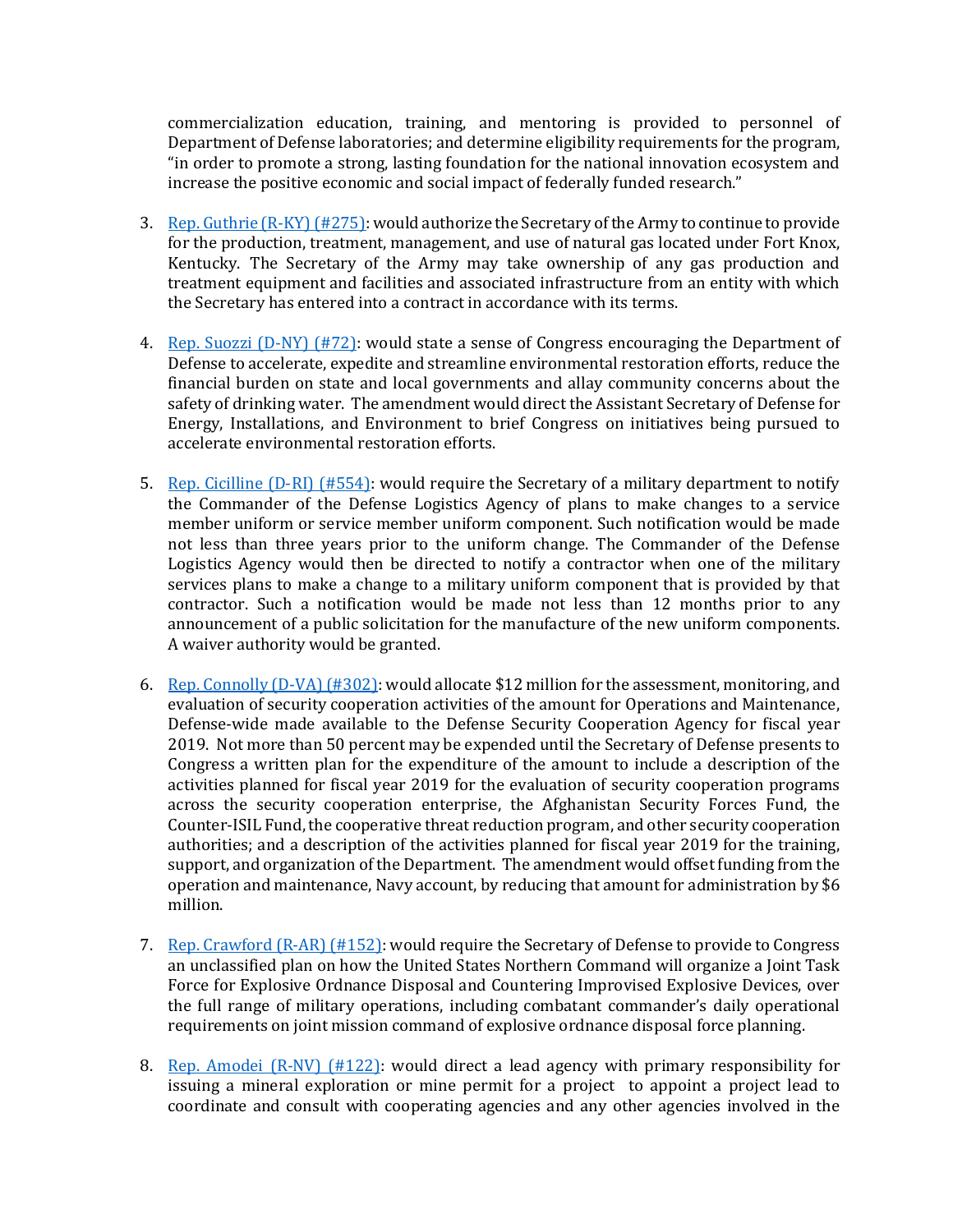permitting process, project proponents, and contractors to ensure that cooperating agencies and other agencies involved in the permitting process, project proponents, and contractors minimize delays; set and adhere to timelines and schedules for completion of the permitting process; set clear permitting goals; and track progress against those goals. The amendment would seek to simplify and expedite mine permitting issues in relationship to minerals deemed critical for national security and infrastructure. The amendment reflects language in [H.R. 1937](https://www.congress.gov/114/bills/hr1937/BILLS-114hr1937rfs.pdf) which passed the House in the 114th Congress. The RSC's legislative bulletin for H.R. 1937 can be foun[d here.](https://rsc-walker.house.gov/sites/republicanstudycommittee.house.gov/files/2015LB/Legislative%20Bulletin%20--%20H.R.%201937%20--%20October%2022%2C%202015.pdf)

- 9. Rep. Lujan Grisham  $(D-NM)$  (#342): would authorize the Secretary of Defense to prescribe regulations that permit scientists employed at defense laboratories to take unpaid sabbaticals from such employment to work in the private sector. Such regulations may address issues including conflict of interest and the risk and impact to mission if critical positions are unfilled due to a sabbatical.
- 10. [Rep. McGovern \(D-MA\) \(#77\):](https://amendments-rules.house.gov/amendments/MCGOVE_021_xml516181155315531.pdf) would require the Secretary of Defense to design and produce a military service medal to honor retired and former members of the Armed Forces who are radiation-exposed veterans (Atomic Veterans).
- 11. [Rep. Kuster \(D-NH\) \(#446\):](https://amendments-rules.house.gov/amendments/KUSTER_070_xml518181613111311.pdf) would require a report to Congress outlining the corrective actions that were taken based on the results of the Initial Operational Test and Evaluation Report prior to fielding the electronic health record system known as MHS Genesis to additional military medical treatment facilities beyond such facilities participating in the initial operational testing and evaluation of MHS Genesis.
- 12. [Rep. Schneider \(D-IL\) \(#474\):](https://amendments-rules.house.gov/amendments/SCHNEI_070_xml517180944584458.pdf) would make a series of modifications to the Small Business Innovation Research (SBIR) program, and the Small Business Technology Transfer (STTR) program by allowing business-related services aimed at improving the commercialization success of a small business concern to be obtained from an entity, such as a public or private organization or an agency of or other entity established or funded by a State that facilitates or accelerates the commercialization of technologies. The amendment would direct the Small Business Administrator to establish a limit on the amount of technical and business assistance services that may be received or purchased by a small business concern that has received multiple Phase II SBIR or STTR awards for a fiscal year.
- 13. [Rep. McKinley \(R-WV\) \(#422\):](https://amendments-rules.house.gov/amendments/MCKINL_074_xml517180928282828.pdf) would appl[y domestic sourcing requirements](https://www.law.cornell.edu/uscode/text/10/2533a) for dinner ware within the Department of Defense.

*Some conservatives may be concerned that applying such requirements would increase costs and inefficiencies relating to the purchase of items not connected to national security, heraldry, or uniforms.* 

14. [Rep. Lawson \(D-FL\) \(#425\):](https://amendments-rules.house.gov/amendments/LAWSFL_039_xml516181728322832.pdf) would require the head of all agencies that have Small Business Innovation Research (SBIR) programs to implement a Commercialization Assistance Pilot Program under which an eligible entity may receive a subsequent Phase II SBIR award. The head of each covered agency may allocate not more than 5 percent of the funds allocated to the SBIR program of the covered agency for the purpose of making a subsequent Phase II SBIR award under the commercialization assistance pilot program. The Small Business Administrator would require, as a condition of any subsequent Phase II SBIR award made to an eligible entity that a matching amount (excluding any fees collected by the eligible entity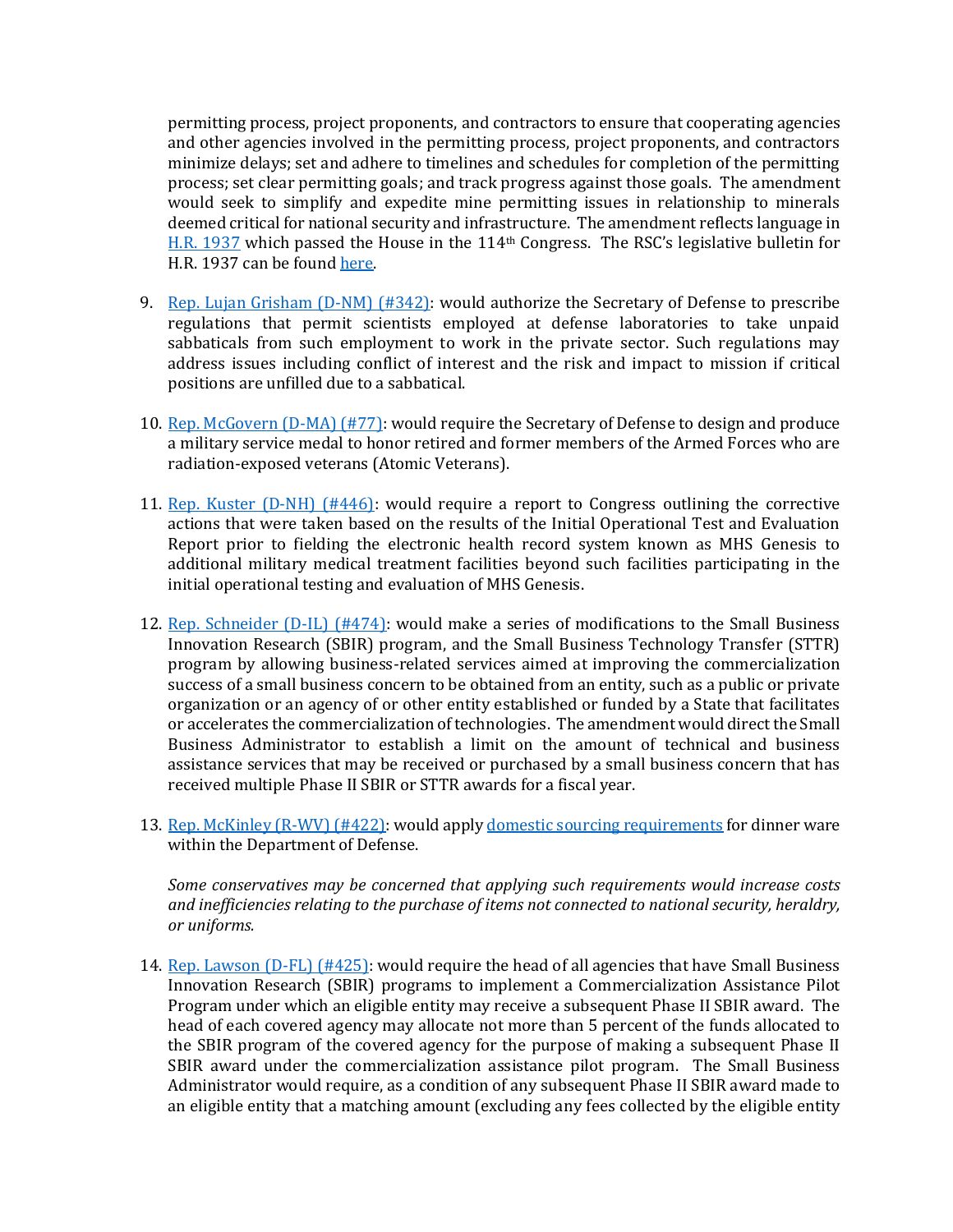receiving such award) equal to the amount of such award be provided from an eligible thirdparty investor.

15. [Rep. Velazquez \(D-NY\) \(#418\):](https://amendments-rules.house.gov/amendments/VELAZQ_167_xml%20(002)516181810251025.pdf) would mandate that, if an agency awards a prime contract to a Puerto Rico business for a duration of four years after enactment of the legislation, the value of the contract shall be doubled for purposes of determining compliance with the goals for small business procurement contracts. The amendment would require a reporting requirement to track the number and amount of contracts awarded to eligible firms.

*Some conservatives may be concerned this amendment would bias contracting decisions towards businesses located in a particular U.S. territory at the expense of businesses in the other states and territories.* 

16. [Rep. Clarke \(D-NY\) \(#416\):](https://amendments-rules.house.gov/amendments/CLARKE_047_xml%20(003)517180842294229.pdf) would mandate that, if an agency awards a prime contract to U.S. Virgin Islands business for a duration of four years after enactment of the legislation, the value of the contract shall be doubled for purposes of determining compliance with the goals for procurement contracts. The amendment would require a reporting requirement to track the number and amount of contracts awarded to eligible firms.

*Some conservatives may be concerned this amendment would bias contracting decisions towards businesses located in a particular U.S. territory at the expense of businesses in the other states and territories.* 

- 17. [Rep. Hartzler \(R-MO\) \(#73\):](https://amendments-rules.house.gov/amendments/HARTZL_069_xml516181533343334.pdf) would prohibit federal agencies from procuring certain Chinesemade video surveillance equipment, or services.
- 18. [Rep. McCaul \(R-TX\) \(#164\):](https://amendments-rules.house.gov/amendments/ndaa_telecom_2_xml521181225482548.pdf) would amend section 880 of the NDAA which prohibits all federal agencies from buying from or contracting with covered companies related to certain Chinesemade telecommunications equipment. The amendment extends the prohibition to federal grant money, and loans.
- 19. [Rep. Tenney \(R-NY\) \(#380\):](https://amendments-rules.house.gov/amendments/TENNEY_085_xml517180924512451.pdf) would apply [domestic sourcing requirements](https://www.law.cornell.edu/uscode/text/10/2533a) for stainless steel flatware within the Department of Defense.

*Some conservatives might be concerned that applying such requirements would increase costs and inefficiencies relating to the purchase of items not connected to national security, heraldry or uniforms.* 

20. [Rep. Velazquez \(D-NY\) \(#50\):](https://amendments-rules.house.gov/amendments/VELAZQ_165_xml516181212331233.pdf) would expand the Small Business Administration's 7(a) loan guarantee program to a small business concern under a plan approved by the Administrator, if the proceeds from the loan are only used to make a loan to a qualified employee trust, and for any transaction costs associated with making that loan, that results in the qualified employee trust owning at least 51 percent of the small business concern. A seller of the small business concern may remain involved as an officer, director, or key employee of the small business concern when a qualified employee trust or cooperative has acquired 100 percent of ownership of the small business concern; and any seller of the small business concern who remains as an owner of the small business concern, regardless of the percentage of ownership interest, would be required to provide a personal guarantee by the Administration.